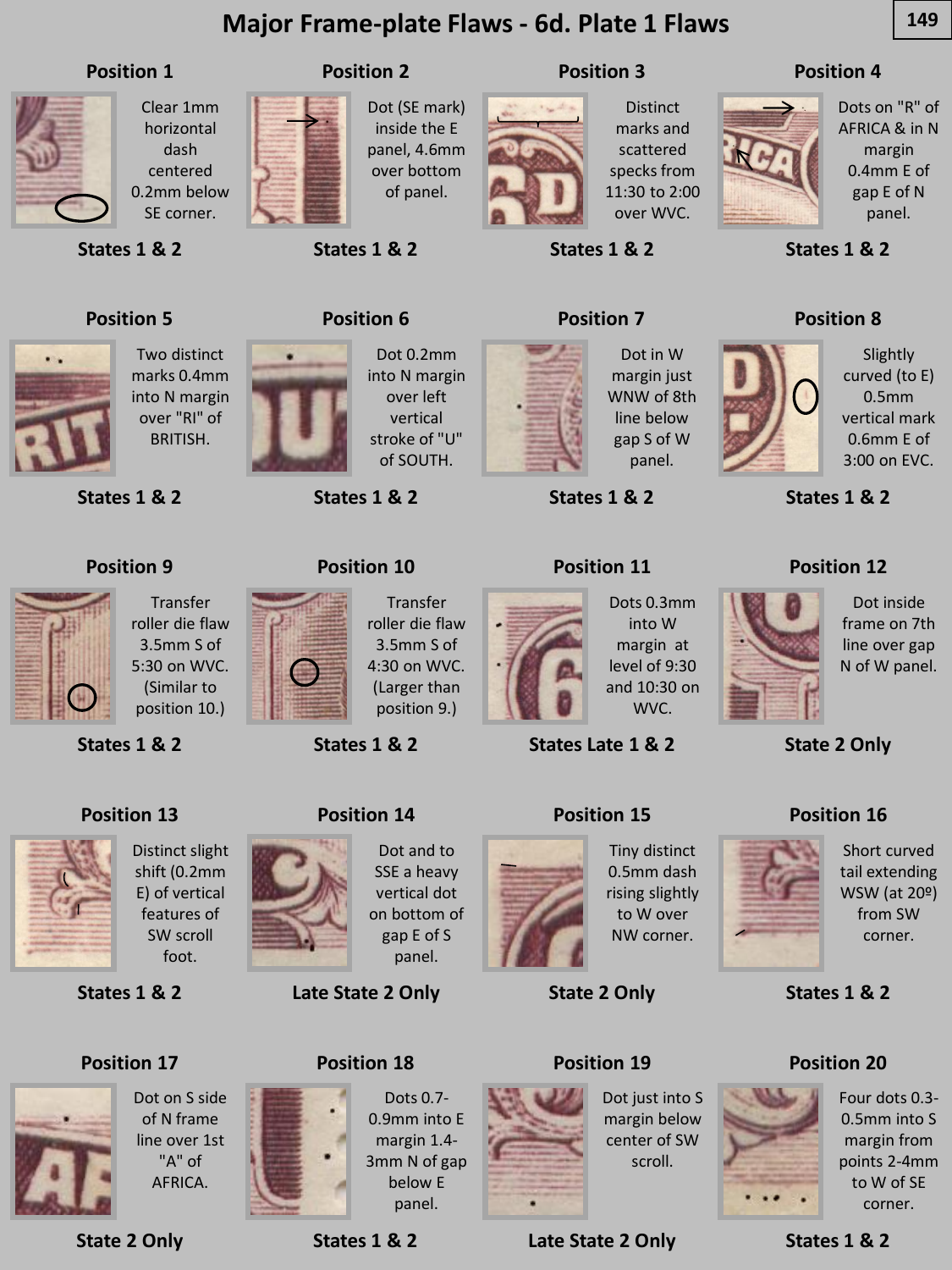# **Major Frame-plate Flaws - 6d. Plate 1 Flaws 150**

#### **Position 21**



Large strong dot 0.3mm into N margin over "IC" of AFRICA.



NE mark & SE mark from bulb atop SE scroll into E corridor. (SE State 2 Only.)



Heavy ENE dash below 4 'pearls' & SW on lower part of NE support of capitol.

### **Position 24**

Dot 0.7mm S of canal S of W panel,



0.6mm W of SW scroll.

**States 1 & 2**

**Position 28**

**States 1 & 2**

**Position 32**



**State 2 Only**

Dots on top of "6" and "D" on EVC. ("6" on State 1 Only.)

NW aligned dots & 2nd line up from SE corner extends into E margin.

**States 1 & 2**

**Position 29**



**Position 26**

**States 1 & 2**

**States 1 & 2**

**Position 22**

1mm NNW mark 0.6mm E of 3:00 on EVC, with a small dot to SE.



**States 1 & 2**

**Position 23**



Dashes to ENE just E of the gap N of the E panel.



Two distinct 0.3mm (NE) marks 1.5mm SW of 7:00 on EVC, in vertical lines.

**States 1 & 2**

### **Position 33**

**States 1 & 2**



Six dots on rim of bell in S panel over and E of clapper.

**States 1 & 2**

## **Position 37**



distinct flaws about 0.5mm into S margin 1.2-3mm W of SE corner.

Several

**States 1 & 2**

**States 1 & 2**



**Position 39**

Dot on 1st "I" & marks on BSAC panel canal below "RIT" of BRITISH.

**States 1 & 2**

**Position 36**



Short horizontal marks 0.2mm into S margin below "HO" of RHODESIA.

**States 1 & 2**

### **Position 40**



Dots on 1st "A" and "F" of AFRICA

**State 1 Only**



SSE a heavy vertical dot on bottom of gap E of S panel.

**State 2 Only**

**Position 38**



Dot S of 3rd 'pearl' of NE support of capitol atop central column.

**States 1 & 2**











margin just WNW of 8th line below gap S of W

# **Position 30**

Huge flaw W of Queen's head exactly 5mm to 6mm due S of 3:00 on WVC.

**States 1 & 2**



**States 1 & 2**

**Position 31**

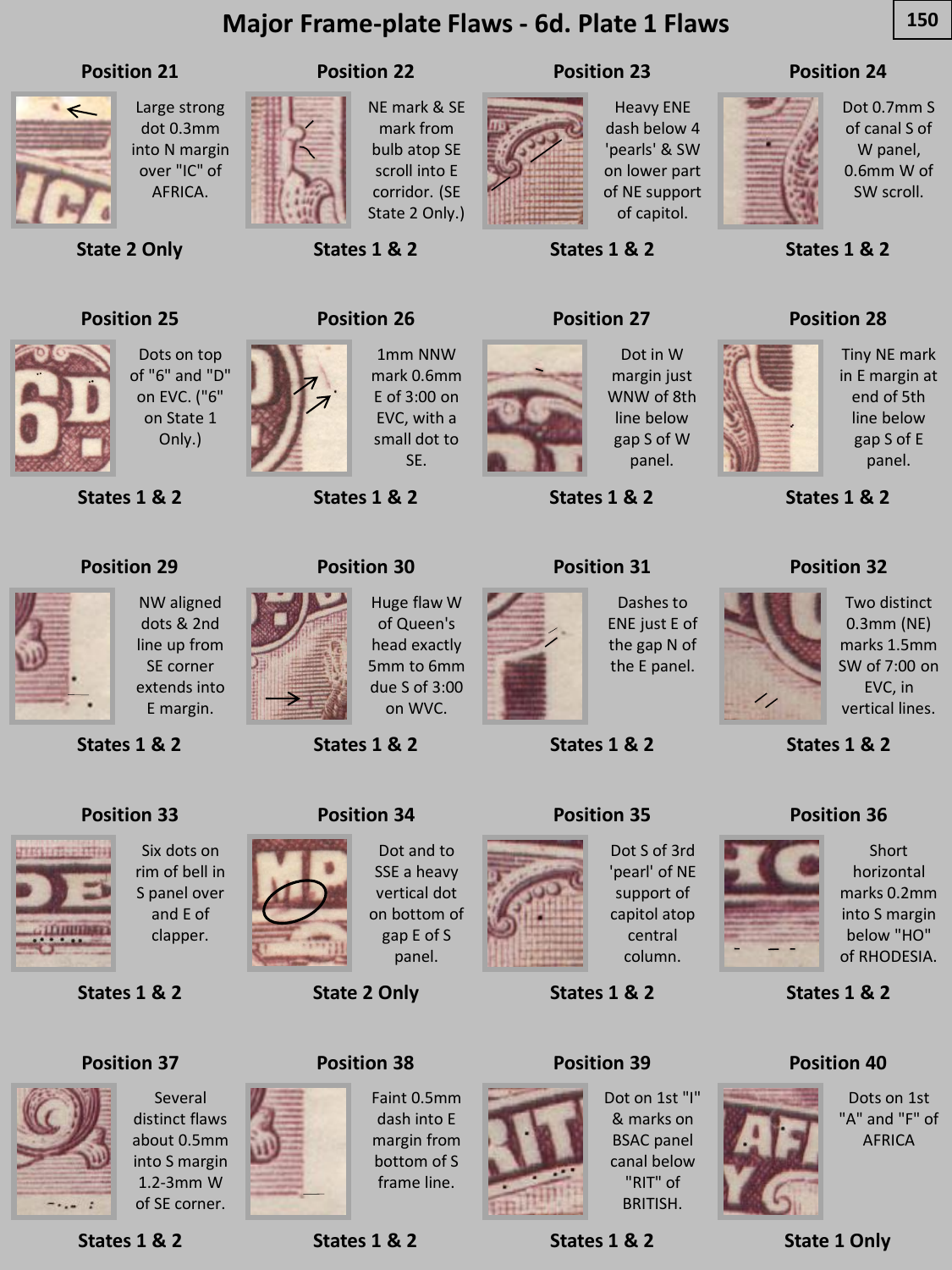# **Major Frame-plate Flaws - 6d. Plate 1 Flaws** 2012 151

### **Position 41**



Vertical mark across 3 horizontal lines N and W of SW scroll foot.

Distinct marks S (vertical lines and dots) and SE (scratches)



Dots 3.8mm N (0.4mm W) & 1.0mm WSW of SW corner.



**LITTLE** 

Tiny, but distinct, dot in canal below "E" of RHODESIA.

**States 1 & 2**

**Position 43**

**Position 47**

### **Position 44**



Dot at 2:30 on SW corner of top loop of "6" on EVC.

**States 1 & 2**

**Position 48**

## **Position 45**

**States 1 & 2**



**State 2 Only** of EVC.



Large distinct smear (2mm x 0.5mm) over N(W) end of the W panel.

**State 2 Only**



Mark on 5th line of S panel below "S" of RHODESIA.

**States 1 & 2**

Tiny dot 0.5mm into N margin N (and W) of "B" of BRITISH.

**States 1 & 2**



**Position 46**

**States 1 & 2**

**Position 42**





Distinct dot on line above bottom of SW scroll foot, 0.3mm E of scroll foot.

**States 1 & 2**





Smear on border of RHODESIA panel below "R".

**State 2 Only**